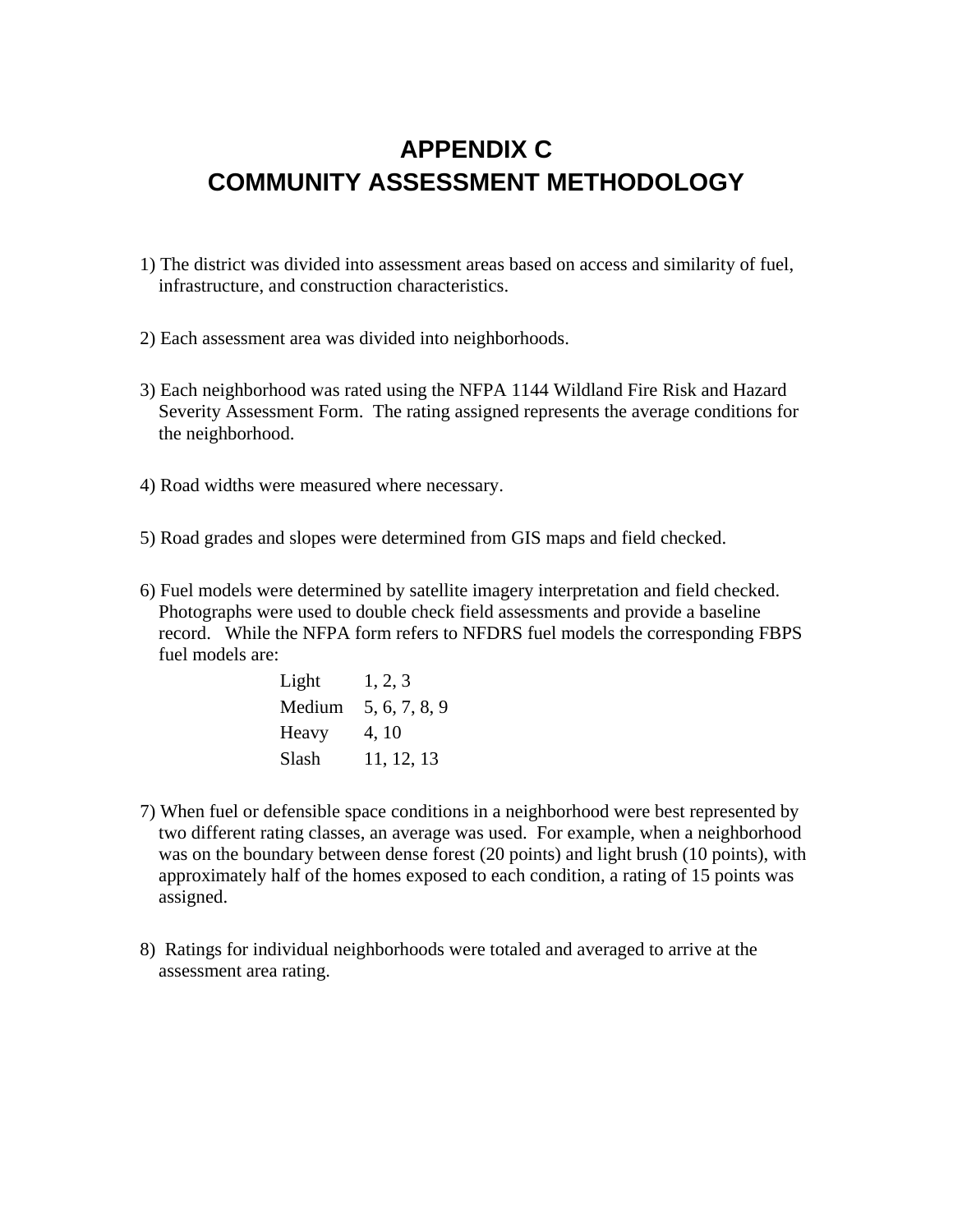| <b>Wildfire Fire Risk and Hazard Severity Form NFPA 1144</b>                 |                 |                                           |                |                          |                       |       |
|------------------------------------------------------------------------------|-----------------|-------------------------------------------|----------------|--------------------------|-----------------------|-------|
| <b>Upper Indian Hills Assessment Area</b>                                    |                 | <b>SW of Parm. Gulch   Alpine Village</b> |                | <b>NE of Parm. Gulch</b> | <b>Cameyo Average</b> |       |
| <b>Means of Access</b>                                                       |                 |                                           |                |                          |                       |       |
| Ingress and Egress                                                           | Points          |                                           |                |                          |                       | 1.75  |
| 2 or more roads in & out                                                     | 0               | 0                                         | 0              | 0                        |                       |       |
| One road in & out                                                            | 7               |                                           |                |                          | 7                     |       |
| Road Width                                                                   |                 |                                           |                |                          |                       | 2.50  |
| $>24$ ft                                                                     | 0               |                                           | 0              |                          |                       |       |
| > 20 ft < 24 ft                                                              | 2               | $\overline{c}$                            |                |                          |                       |       |
| $< 20$ ft                                                                    | 4               |                                           |                | 4                        | 4                     |       |
| Road Condition                                                               |                 |                                           |                |                          |                       | 3.00  |
| Surfaced Road, grade <5%                                                     | 0               |                                           | 0              |                          |                       |       |
| Surfaced Road, grade >5%                                                     | 2               |                                           |                |                          |                       |       |
| Non-surfaced Road, grade <5%                                                 | 2               | 2                                         |                |                          |                       |       |
| Non-surfaced Road, grade >5%                                                 | 5               |                                           |                | 5                        | 5                     |       |
| Other than all season                                                        | 7               |                                           |                |                          |                       |       |
| <b>Fire Access</b>                                                           |                 |                                           |                |                          |                       | 3.00  |
| < 300 ft with turnaround                                                     | 0               |                                           | 0              |                          |                       |       |
| > 300 ft with turnaround                                                     | 2               | 2                                         |                |                          |                       |       |
| < 300 ft with no turnaround                                                  | 4               |                                           |                |                          |                       |       |
| > 300 ft with no turnaround                                                  | 5               |                                           |                | 5                        | 5                     |       |
| <b>Street Signs</b>                                                          |                 |                                           |                |                          |                       | 2.00  |
| Present - reflective                                                         | 0               |                                           |                |                          |                       |       |
| Present - non-reflective                                                     | 2               | 2                                         | $\overline{2}$ | 2                        | 2                     |       |
| Not present                                                                  | 5               |                                           |                |                          |                       |       |
| <b>Vegetation (fuel models)</b>                                              |                 |                                           |                |                          |                       |       |
| Predominant veg                                                              |                 |                                           |                |                          |                       | 13.75 |
| Light - 1, 2, 3                                                              | 5               |                                           | 5              |                          |                       |       |
| Medium - 5, 6, 7, 8, 9                                                       | 10              | 15                                        |                | 15                       |                       |       |
| Heavy - 4, 10                                                                | 20              |                                           |                |                          | 20                    |       |
| Slash - 11, 12, 13                                                           | 25              |                                           |                |                          |                       |       |
| Defensible Space                                                             |                 |                                           |                |                          |                       | 12.00 |
| > 100 ft around structure                                                    | 1               |                                           |                |                          |                       |       |
| > 70 ft < 100 ft around structure                                            | 3               |                                           | 3              |                          |                       |       |
| > 30 ft < 70 ft around structure                                             | 10              |                                           |                | 10                       | 15                    |       |
| < 30 ft around structure                                                     | 25              | 20                                        |                |                          |                       |       |
| Topography Within 300 ft of Structures                                       |                 |                                           |                |                          |                       |       |
| Slope                                                                        |                 |                                           |                |                          |                       | 5.50  |
| $< 9\%$                                                                      | 1               |                                           |                |                          |                       |       |
| 10% to 20%                                                                   | 4               |                                           | 4              | 4                        |                       |       |
| 21% to 30%                                                                   | 7               | 7                                         |                |                          | 7                     |       |
| 31% to 40%<br>>41%                                                           | 8<br>10         |                                           |                |                          |                       |       |
|                                                                              |                 |                                           |                |                          |                       |       |
| <b>Additional Rating Factors (rate all that apply)</b><br>Additional factors |                 |                                           |                |                          |                       | 4.00  |
| Topographic features                                                         | 0-5             | 1                                         | 0              | 1                        | 2                     | 1.00  |
| History of high fire occurrence                                              | $0 - 5$         | 0                                         |                |                          |                       | 0.00  |
| Severe fire weather potential                                                | $0-5$           | 3                                         | 3              | 3                        | 3                     | 3.00  |
| Separation of adjacent structures                                            | $0-5$           | 0                                         |                |                          |                       | 0.00  |
| <b>Roofing Assembly</b>                                                      |                 |                                           |                |                          |                       |       |
| Roofing                                                                      |                 |                                           |                |                          |                       | 0.00  |
| Class A                                                                      | 0               | 0                                         | 0              | 0                        | 0                     |       |
| Class B                                                                      | 3               |                                           |                |                          |                       |       |
| Class C                                                                      | 15              |                                           |                |                          |                       |       |
| Unrated                                                                      | $\overline{25}$ |                                           |                |                          |                       |       |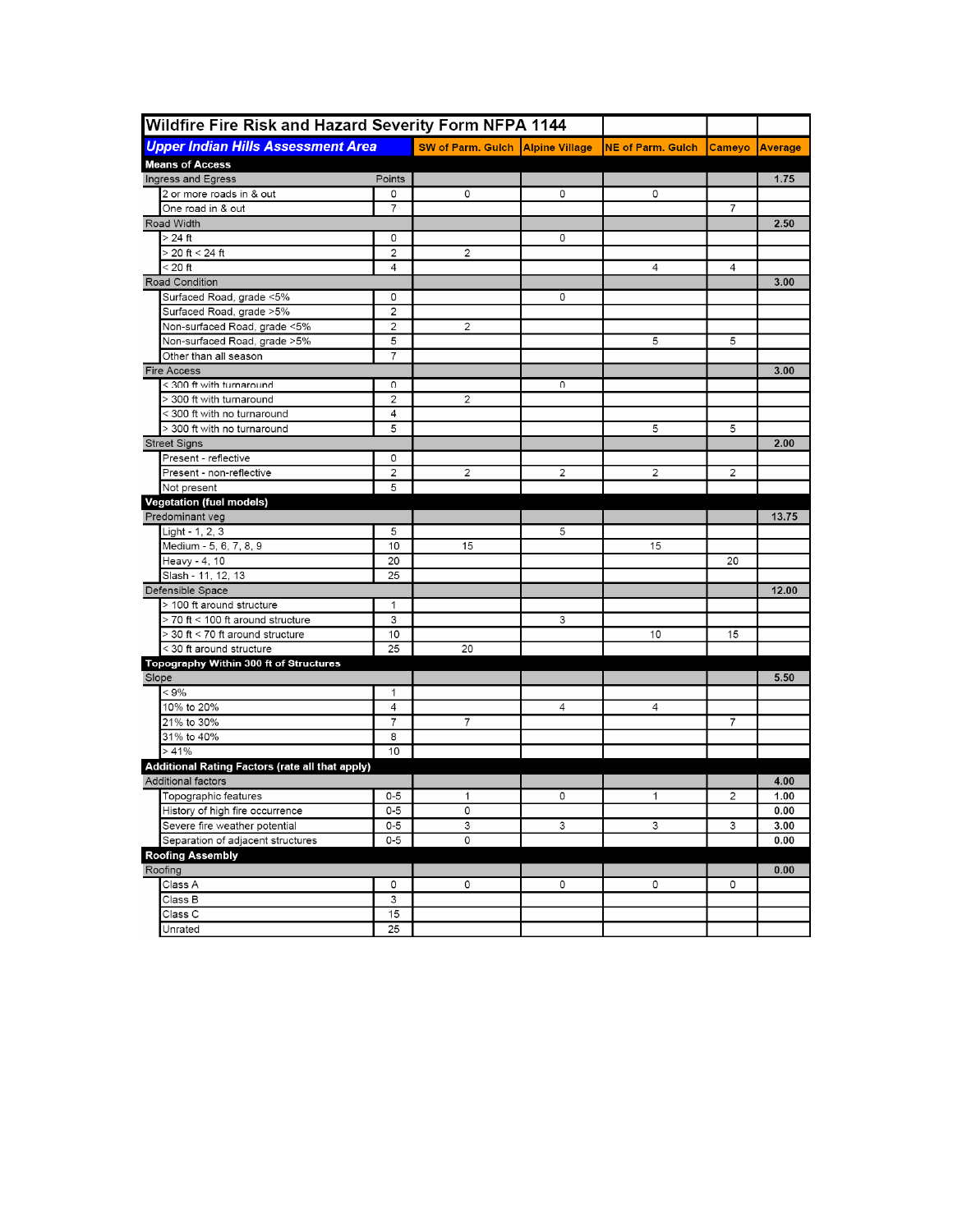| <b>Upper Indian Hills Assessment Area</b>      |              | <b>SW of Parm. Gulch Alpine Village</b> |    | <b>INE of Parm, Gulch</b> | <b>Cameyo</b> | Average     |
|------------------------------------------------|--------------|-----------------------------------------|----|---------------------------|---------------|-------------|
| <b>Building construction</b>                   |              |                                         |    |                           |               |             |
| Materials (predominant)                        |              |                                         |    |                           |               | 10.00       |
| Non-combustible siding, eaves, deck            | 0            |                                         |    |                           |               |             |
| Non-combustible siding/combustible deck        | 5            |                                         |    |                           |               |             |
| Combustible siding and deck                    | 10           | 10                                      | 10 | 10                        | 10            |             |
| Building set-back                              |              |                                         |    |                           |               | 2.00        |
| > 30 ft to slope                               | 1            | 1                                       | 1  | 1                         |               |             |
| < 30 ft to slope                               | 5            |                                         |    |                           | 5             |             |
| <b>Available Fire Protection</b>               |              |                                         |    |                           |               |             |
| Water source                                   |              |                                         |    |                           |               | 3.00        |
| Hydrants 500 gpm < 1000 ft apart               | 0            |                                         |    |                           |               |             |
| Hydrants 250 gpm < 1000 ft apart               | $\mathbf{1}$ |                                         |    |                           |               |             |
| Non-pressurized > 250 gpm/2 hrs                | 3            | 3                                       | 3  | 3                         | 3             |             |
| Non-pressurized < 250 gpm/2 hrs                | 5            |                                         |    |                           |               |             |
| Water unavailable                              | 10           |                                         |    |                           |               |             |
| Organized response                             |              |                                         |    |                           |               | 1.00        |
| Station < 5 mi from structure                  | $\mathbf{1}$ | 1                                       | 1  | 1                         | 1             |             |
| Station > 5 mi from structure                  | 3            |                                         |    |                           |               |             |
| Fixed fire protection                          |              |                                         |    |                           |               | 5.00        |
| NFPA sprinkler system                          | 0            |                                         |    |                           |               |             |
| None                                           | 5            | 5                                       | 5  | 5                         | 5             |             |
| <b>Placement of gas and Electric Utilities</b> |              |                                         |    |                           |               |             |
| Utilities                                      |              |                                         |    |                           |               | 5.00        |
| Both underground                               | 0            |                                         |    |                           |               |             |
| One above, one below                           | 3            |                                         |    |                           |               |             |
| Both above ground                              | 5            | 5                                       | 5  | 5                         | 5             |             |
|                                                |              |                                         |    |                           |               | <b>HIGH</b> |
| <b>Totals for home or subdivision</b>          |              | 79                                      | 42 | 74                        | 99            | 74          |

| <b>Hazard Rating Scale</b> |                 |
|----------------------------|-----------------|
|                            | $< 40$ LOW      |
|                            | $>$ 40 MODERATE |
|                            | $> 70$ HIGH     |
|                            | $>$ 112 EXTREME |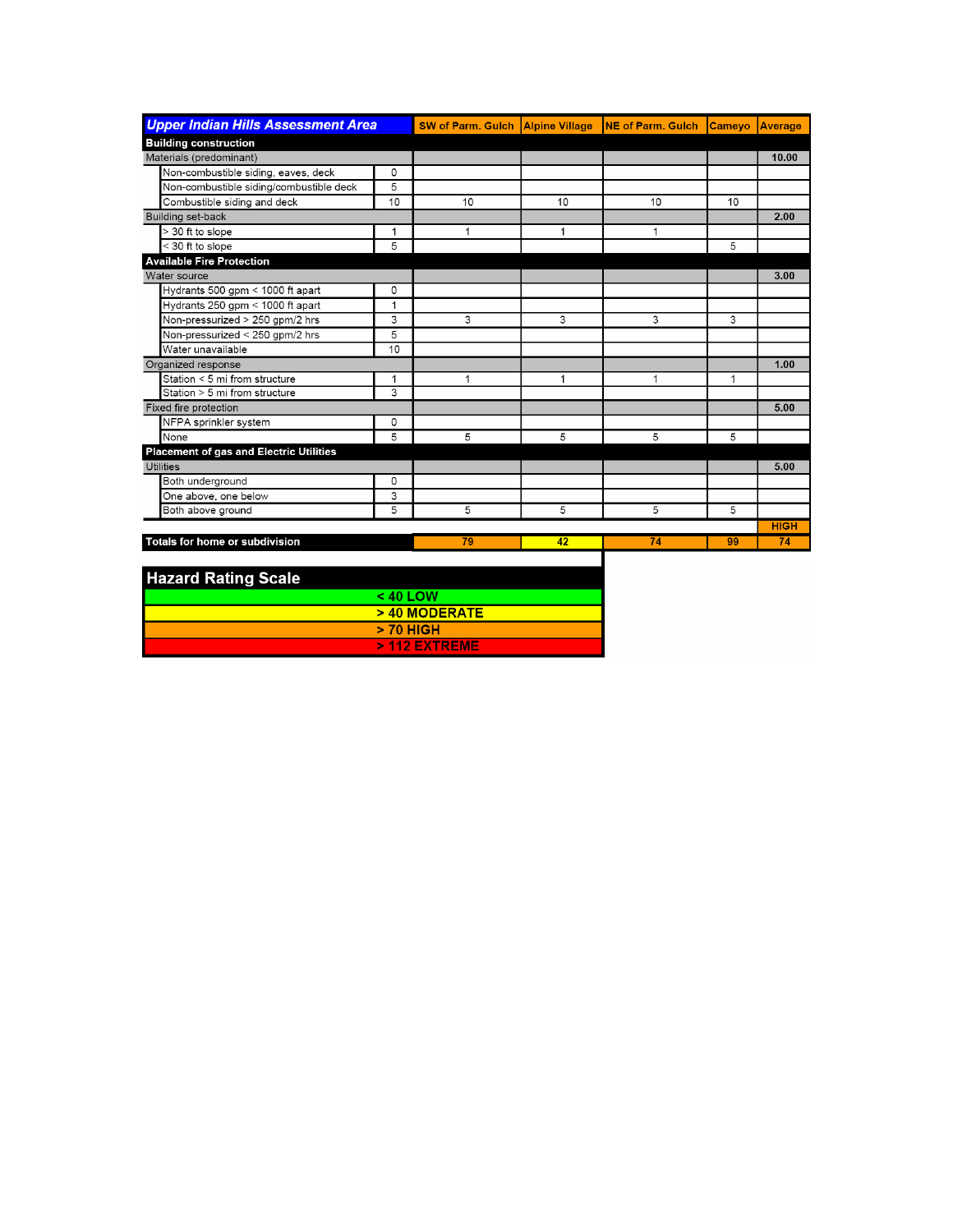| Wildfire Fire Risk and Hazard Severity Form NFPA 1144<br><b>Lower Indian Hills Assessment Area</b> |                | <b>Santa Clara</b>      | <b>Shawnee Chiquita</b> |              | <b>Taos</b>    |                  | Average |
|----------------------------------------------------------------------------------------------------|----------------|-------------------------|-------------------------|--------------|----------------|------------------|---------|
|                                                                                                    |                |                         |                         |              |                | <b>Algonquin</b> |         |
| <b>Means of Access</b>                                                                             |                |                         |                         |              |                |                  |         |
| Ingress and Egress<br>2 or more roads in & out                                                     | Points<br>0    |                         |                         | 0            | 0              |                  | 4.20    |
| One road in & out                                                                                  | $\overline{7}$ | $\overline{7}$          | $\overline{7}$          |              |                | $\overline{7}$   |         |
| Road Width                                                                                         |                |                         |                         |              |                |                  | 4.00    |
| $>24$ ft                                                                                           | 0              |                         |                         |              |                |                  |         |
| $> 20$ ft < 24 ft                                                                                  | $\overline{2}$ |                         |                         |              |                |                  |         |
| $< 20$ ft                                                                                          | 4              | 4                       | 4                       | 4            | 4              | 4                |         |
| Road Condition                                                                                     |                |                         |                         |              |                |                  | 2.60    |
| Surfaced Road, grade <5%                                                                           | 0              |                         |                         |              |                |                  |         |
| Surfaced Road, grade >5%                                                                           | $\overline{2}$ |                         |                         |              |                |                  |         |
| Non-surfaced Road, grade <5%                                                                       | 2              | 2                       |                         | 2            | $\overline{2}$ | 2                |         |
| Non-surfaced Road, grade >5%                                                                       | 5              |                         | 5                       |              |                |                  |         |
| Other than all season                                                                              | $\overline{7}$ |                         |                         |              |                |                  |         |
| <b>Fire Access</b>                                                                                 |                |                         |                         |              |                |                  | 4.25    |
| < 300 ft with turnaround                                                                           | 0              |                         |                         |              |                |                  |         |
| > 300 ft with turnaround                                                                           | 2              |                         |                         |              | 2              |                  |         |
| < 300 ft with no turnaround                                                                        | 4              |                         |                         |              |                |                  |         |
| > 300 ft with no turnaround                                                                        | 5              | 5                       | 5                       |              |                | 5                |         |
| <b>Street Signs</b>                                                                                |                |                         |                         |              |                |                  | 2.00    |
| Present - reflective                                                                               | 0              |                         |                         |              |                |                  |         |
| Present - non-reflective                                                                           | 2              | 2                       | 2                       | 2            | 2              | 2                |         |
| Not present                                                                                        | 5              |                         |                         |              |                |                  |         |
| <b>Vegetation (fuel models)</b>                                                                    |                |                         |                         |              |                |                  |         |
| Predominant veg                                                                                    |                |                         |                         |              |                |                  | 16.00   |
| Light - 1, 2, 3                                                                                    | 5              |                         |                         |              |                |                  |         |
| Medium - 5, 6, 7, 8, 9                                                                             | 10             |                         |                         | 10           |                | 10               |         |
| Heavy - 4, 10                                                                                      | 20             | 20                      | 20                      |              | 20             |                  |         |
| Slash - 11, 12, 13                                                                                 | 25             |                         |                         |              |                |                  |         |
| Defensible Space                                                                                   |                |                         |                         |              |                |                  | 22.00   |
| > 100 ft around structure                                                                          | 1              |                         |                         |              |                |                  |         |
| > 70 ft < 100 ft around structure                                                                  | 3              |                         |                         |              |                |                  |         |
| > 30 ft < 70 ft around structure                                                                   | 10             |                         |                         | 10           |                |                  |         |
| < 30 ft around structure                                                                           | 25             | 25                      | 25                      |              | 25             | 25               |         |
| <b>Topography Within 300 ft of Structures</b>                                                      |                |                         |                         |              |                |                  |         |
| Slope                                                                                              |                |                         |                         |              |                |                  | 6.20    |
| $< 9\%$                                                                                            | $\mathbf{1}$   |                         |                         | $\mathbf{1}$ |                |                  |         |
| 10% to 20%                                                                                         | 4              |                         |                         |              |                |                  |         |
| 21% to 30%                                                                                         | $\overline{7}$ |                         |                         |              | 7              | $\overline{7}$   |         |
| 31% to 40%                                                                                         | 8              | 8                       | 8                       |              |                |                  |         |
| >41%                                                                                               | 10             |                         |                         |              |                |                  |         |
| Additional Rating Factors (rate all that apply)                                                    |                |                         |                         |              |                |                  |         |
| Additional factors                                                                                 |                |                         |                         |              |                |                  | 5.40    |
| Topographic features                                                                               | $0 - 5$        | 4                       | 4                       | 0            | $\mathbf{1}$   | 3                | 2.40    |
| History of high fire occurrence                                                                    | $0-5$          | 0                       |                         |              |                |                  | 0.00    |
| Severe fire weather potential                                                                      | $0-5$          | 3                       | 3                       | 3            | 3              | 3                | 3.00    |
| Separation of adjacent structures                                                                  | $0-5$          | $\overline{\mathbf{0}}$ |                         |              |                |                  | 0.00    |
| <b>Roofing Assembly</b>                                                                            |                |                         |                         |              |                |                  |         |
| Roofing                                                                                            |                |                         |                         |              |                |                  | 1.20    |
| Class A                                                                                            | 0              |                         | 0                       | 0            | 0              |                  |         |
| Class B                                                                                            | 3              | 3                       |                         |              |                | 3                |         |
| Class C                                                                                            | 15             |                         |                         |              |                |                  |         |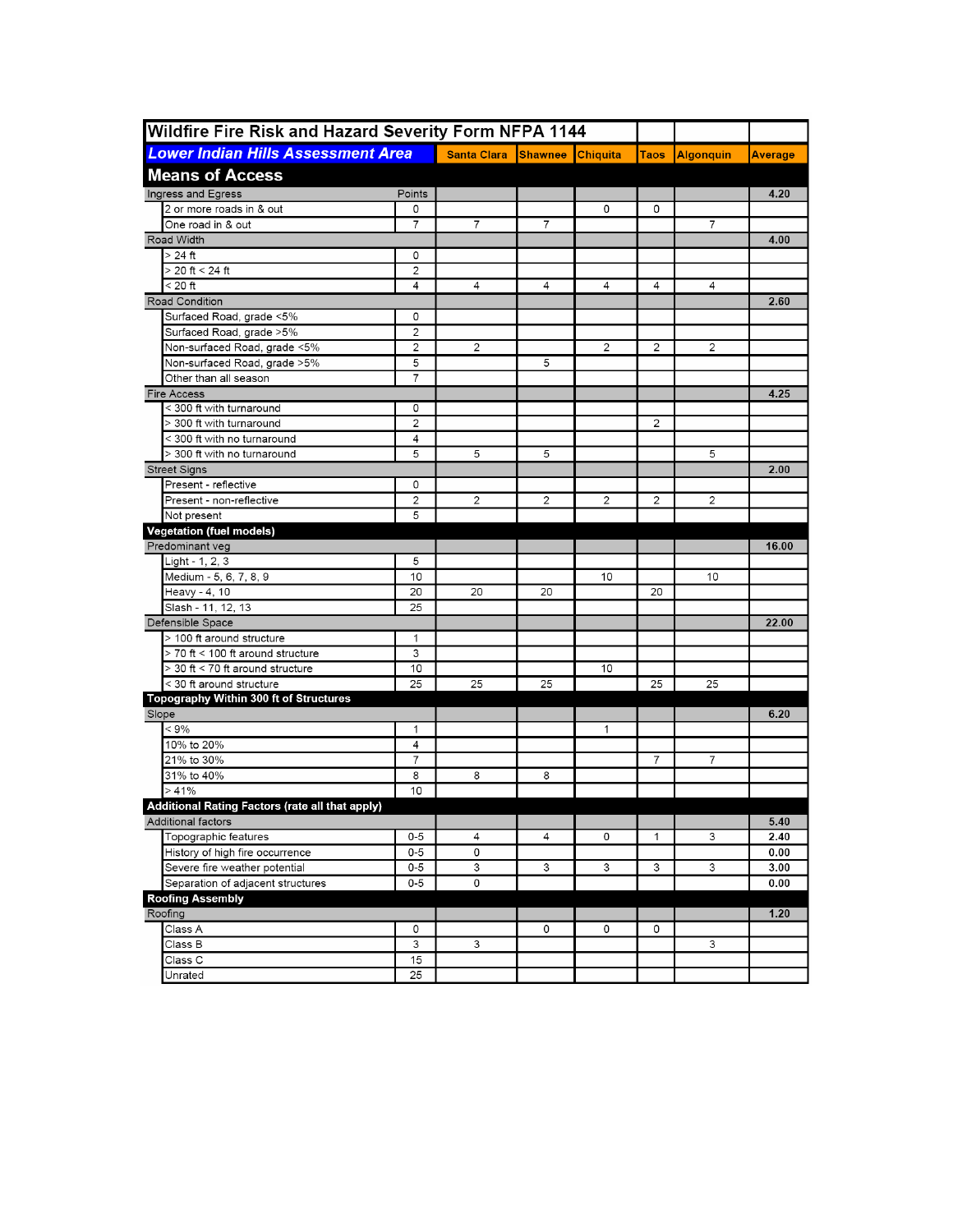| <b>Lower Indian Hills Assessment Area</b>      |          | <b>Santa Clara</b>  | <b>Shawnee</b> | <b>Chiquita</b> | <b>Taos</b> | <b>Algonguin</b> | <b>Average</b> |
|------------------------------------------------|----------|---------------------|----------------|-----------------|-------------|------------------|----------------|
| <b>Building construction</b>                   |          |                     |                |                 |             |                  |                |
| Materials (predominant)                        |          |                     |                |                 |             |                  | 10.00          |
| Non-combustible siding, eaves, deck            | 0        |                     |                |                 |             |                  |                |
| Non-combustible siding/combustible deck        | 5        |                     |                |                 |             |                  |                |
| Combustible siding and deck                    | 10       | 10                  | 10             | 10              | 10          | 10               |                |
| <b>Building set-back</b>                       |          |                     |                |                 |             |                  | 1.80           |
| > 30 ft to slope                               | 1        | 1                   |                | 1               | 1           | 1                |                |
| < 30 ft to slope                               | 5        |                     | 5              |                 |             |                  |                |
| <b>Available Fire Protection</b>               |          |                     |                |                 |             |                  |                |
| Water source                                   |          |                     |                |                 |             |                  | 3.00           |
| Hydrants 500 gpm < 1000 ft apart               | 0        |                     |                |                 |             |                  |                |
| Hydrants 250 gpm < 1000 ft apart               | 1        |                     |                |                 |             |                  |                |
| Non-pressurized > 250 gpm/2 hrs                | 3        | 3                   | 3              | 3               | 3           | 3                |                |
| Non-pressurized < 250 gpm/2 hrs                | 5        |                     |                |                 |             |                  |                |
| Water unavailable                              | 10       |                     |                |                 |             |                  |                |
| Organized response                             |          |                     |                |                 |             |                  | 1.00           |
| Station < 5 mi from structure                  | 1        | 1                   | $\mathbf{1}$   | 1               | 1           | 1                |                |
| Station > 5 mi from structure                  | 3        |                     |                |                 |             |                  |                |
| Fixed fire protection                          |          |                     |                |                 |             |                  | 5.00           |
| NFPA sprinkler system                          | 0        |                     |                |                 |             |                  |                |
| None                                           | 5        | 5                   | 5              | 5               | 5           | 5                |                |
| <b>Placement of gas and Electric Utilities</b> |          |                     |                |                 |             |                  |                |
| Utilities                                      |          |                     |                |                 |             |                  | 5.00           |
| Both underground                               | 0        |                     |                |                 |             |                  |                |
| One above, one below                           | 3        |                     |                |                 |             |                  |                |
| Both above ground                              | 5        | 5                   | 5              | 5               | 5           | 5                |                |
|                                                |          |                     |                |                 |             |                  | <b>HIGH</b>    |
| Totals for home or subdivision                 |          | 112                 | 57             | 91              | 96          | 95               | 90             |
|                                                |          |                     |                |                 |             |                  |                |
| <b>Hazard Rating Scale</b>                     |          |                     |                |                 |             |                  |                |
|                                                |          |                     |                |                 |             |                  |                |
|                                                | < 40 LOW | $\sim$ 40 MODED ATE |                |                 |             |                  |                |

| <b>Hazard Rating Scale</b> |                 |
|----------------------------|-----------------|
|                            | $< 40$ LOW      |
|                            | $>$ 40 MODERATE |
|                            | > 70 HIGH       |
|                            | $>$ 112 EXTREME |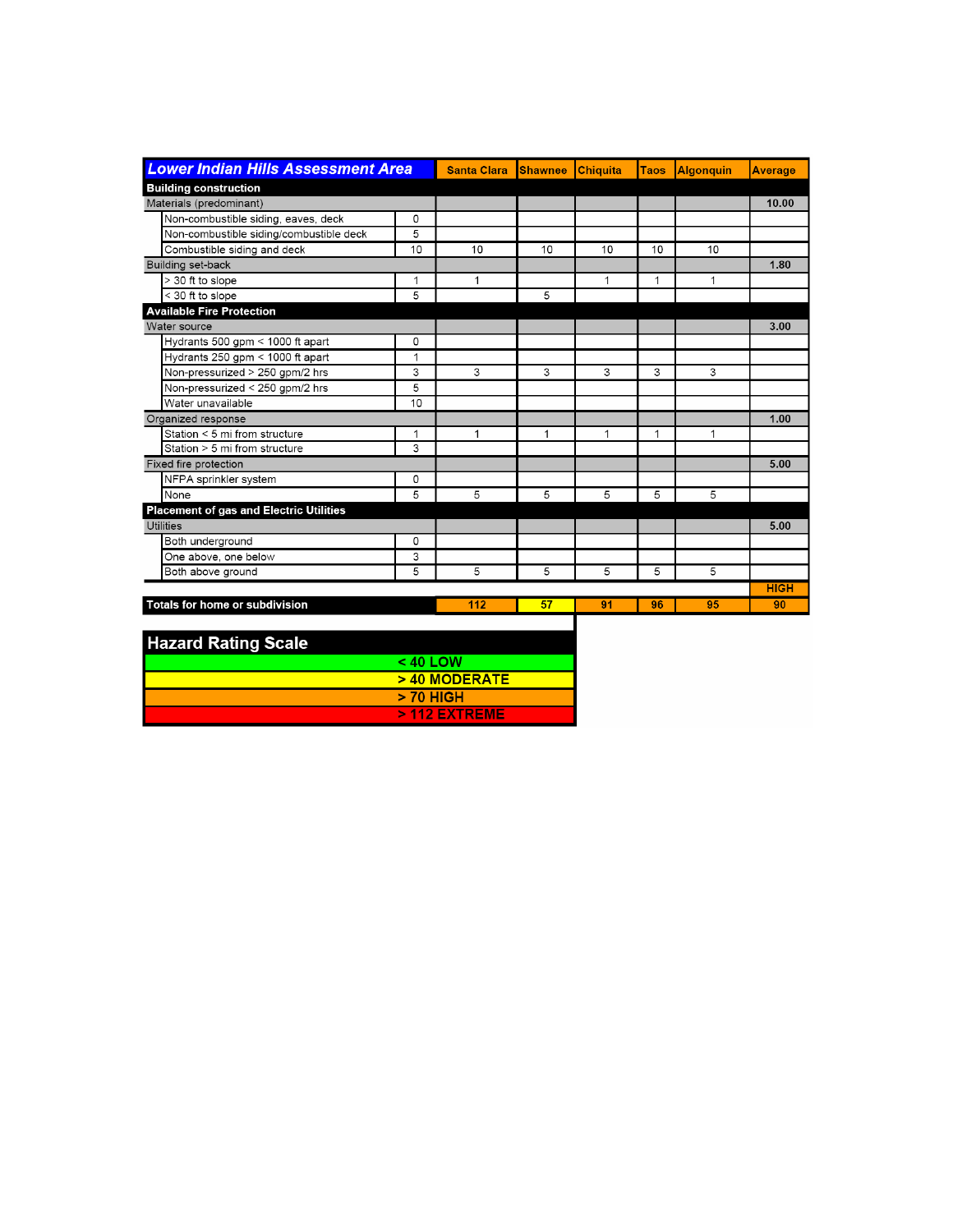| <b>285 Assessment Area</b><br><b>Brookmont</b><br><b>El Comar</b><br>Mt. Lindo<br><b>Average</b><br><b>Means of Access</b><br>7.00<br>Ingress and Egress<br>Points<br>2 or more roads in & out<br>0<br>$\overline{7}$<br>One road in & out<br>7<br>7<br>7<br>Road Width<br>4.00<br>> 24 ft<br>0<br>> 20 ft < 24 ft<br>2<br>< 20 ft<br>4<br>4<br>4<br>4<br><b>Road Condition</b><br>4.67<br>Surfaced Road, grade <5%<br>0<br>$\overline{c}$<br>$\overline{2}$<br>Surfaced Road, grade >5%<br>$\overline{2}$<br>Non-surfaced Road, grade <5%<br>Non-surfaced Road, grade >5%<br>5<br>5<br>7<br>7<br>Other than all season<br><b>Fire Access</b><br>2.00<br>< 300 ft with turnaround<br>0<br>$\overline{2}$<br>2<br>> 300 ft with turnaround<br>2<br>2<br>4<br>< 300 ft with no turnaround<br>> 300 ft with no turnaround<br>5<br><b>Street Signs</b><br>3.00<br>Present - reflective<br>0<br>2<br>Present - non-reflective<br>2<br>2<br>5<br>5<br>Not present<br><b>Vegetation (fuel models)</b><br>Predominant veg<br>20.00<br>Light - 1, 2, 3<br>5<br>Medium - 5, 6, 7, 8, 9<br>10<br>Heavy - 4, 10<br>20<br>20<br>20<br>20<br>25<br>Slash - 11, 12, 13<br>Defensible Space<br>20.00<br>> 100 ft around structure<br>1<br>> 70 ft < 100 ft around structure<br>3<br>$>$ 30 ft $<$ 70 ft around structure<br>10<br>10<br>< 30 ft around structure<br>25<br>25<br>25<br>Topography Within 300 ft of Structures<br>Slope<br>9.33<br>$< 9\%$<br>1<br>10% to 20%<br>4<br>21% to 30%<br>$\overline{7}$<br>31% to 40%<br>8<br>8<br>>41%<br>10<br>10<br>10<br><b>Additional Rating Factors (rate all that apply)</b><br><b>Additional factors</b><br>3.00<br>Topographic features<br>0-5<br>3<br>3<br>3<br>3.00<br>History of high fire occurrence<br>$0 - 5$<br>0<br>0.00<br>Severe fire weather potential<br>$0 - 5$<br>0<br>0.00<br>Separation of adjacent structures<br>$0 - 5$<br>0<br>0.00<br><b>Roofing Assembly</b><br>Roofing<br>0.00<br>Class A<br>0<br>0<br>0<br>0<br>3<br>Class B<br>Class C<br>15<br>Unrated<br>25 | Wildfire Fire Risk and Hazard Severity Form NFPA 1144 |  |  |  |  |  |
|-------------------------------------------------------------------------------------------------------------------------------------------------------------------------------------------------------------------------------------------------------------------------------------------------------------------------------------------------------------------------------------------------------------------------------------------------------------------------------------------------------------------------------------------------------------------------------------------------------------------------------------------------------------------------------------------------------------------------------------------------------------------------------------------------------------------------------------------------------------------------------------------------------------------------------------------------------------------------------------------------------------------------------------------------------------------------------------------------------------------------------------------------------------------------------------------------------------------------------------------------------------------------------------------------------------------------------------------------------------------------------------------------------------------------------------------------------------------------------------------------------------------------------------------------------------------------------------------------------------------------------------------------------------------------------------------------------------------------------------------------------------------------------------------------------------------------------------------------------------------------------------------------------------------------------------------------------------------------------------------------------------------------|-------------------------------------------------------|--|--|--|--|--|
|                                                                                                                                                                                                                                                                                                                                                                                                                                                                                                                                                                                                                                                                                                                                                                                                                                                                                                                                                                                                                                                                                                                                                                                                                                                                                                                                                                                                                                                                                                                                                                                                                                                                                                                                                                                                                                                                                                                                                                                                                         |                                                       |  |  |  |  |  |
|                                                                                                                                                                                                                                                                                                                                                                                                                                                                                                                                                                                                                                                                                                                                                                                                                                                                                                                                                                                                                                                                                                                                                                                                                                                                                                                                                                                                                                                                                                                                                                                                                                                                                                                                                                                                                                                                                                                                                                                                                         |                                                       |  |  |  |  |  |
|                                                                                                                                                                                                                                                                                                                                                                                                                                                                                                                                                                                                                                                                                                                                                                                                                                                                                                                                                                                                                                                                                                                                                                                                                                                                                                                                                                                                                                                                                                                                                                                                                                                                                                                                                                                                                                                                                                                                                                                                                         |                                                       |  |  |  |  |  |
|                                                                                                                                                                                                                                                                                                                                                                                                                                                                                                                                                                                                                                                                                                                                                                                                                                                                                                                                                                                                                                                                                                                                                                                                                                                                                                                                                                                                                                                                                                                                                                                                                                                                                                                                                                                                                                                                                                                                                                                                                         |                                                       |  |  |  |  |  |
|                                                                                                                                                                                                                                                                                                                                                                                                                                                                                                                                                                                                                                                                                                                                                                                                                                                                                                                                                                                                                                                                                                                                                                                                                                                                                                                                                                                                                                                                                                                                                                                                                                                                                                                                                                                                                                                                                                                                                                                                                         |                                                       |  |  |  |  |  |
|                                                                                                                                                                                                                                                                                                                                                                                                                                                                                                                                                                                                                                                                                                                                                                                                                                                                                                                                                                                                                                                                                                                                                                                                                                                                                                                                                                                                                                                                                                                                                                                                                                                                                                                                                                                                                                                                                                                                                                                                                         |                                                       |  |  |  |  |  |
|                                                                                                                                                                                                                                                                                                                                                                                                                                                                                                                                                                                                                                                                                                                                                                                                                                                                                                                                                                                                                                                                                                                                                                                                                                                                                                                                                                                                                                                                                                                                                                                                                                                                                                                                                                                                                                                                                                                                                                                                                         |                                                       |  |  |  |  |  |
|                                                                                                                                                                                                                                                                                                                                                                                                                                                                                                                                                                                                                                                                                                                                                                                                                                                                                                                                                                                                                                                                                                                                                                                                                                                                                                                                                                                                                                                                                                                                                                                                                                                                                                                                                                                                                                                                                                                                                                                                                         |                                                       |  |  |  |  |  |
|                                                                                                                                                                                                                                                                                                                                                                                                                                                                                                                                                                                                                                                                                                                                                                                                                                                                                                                                                                                                                                                                                                                                                                                                                                                                                                                                                                                                                                                                                                                                                                                                                                                                                                                                                                                                                                                                                                                                                                                                                         |                                                       |  |  |  |  |  |
|                                                                                                                                                                                                                                                                                                                                                                                                                                                                                                                                                                                                                                                                                                                                                                                                                                                                                                                                                                                                                                                                                                                                                                                                                                                                                                                                                                                                                                                                                                                                                                                                                                                                                                                                                                                                                                                                                                                                                                                                                         |                                                       |  |  |  |  |  |
|                                                                                                                                                                                                                                                                                                                                                                                                                                                                                                                                                                                                                                                                                                                                                                                                                                                                                                                                                                                                                                                                                                                                                                                                                                                                                                                                                                                                                                                                                                                                                                                                                                                                                                                                                                                                                                                                                                                                                                                                                         |                                                       |  |  |  |  |  |
|                                                                                                                                                                                                                                                                                                                                                                                                                                                                                                                                                                                                                                                                                                                                                                                                                                                                                                                                                                                                                                                                                                                                                                                                                                                                                                                                                                                                                                                                                                                                                                                                                                                                                                                                                                                                                                                                                                                                                                                                                         |                                                       |  |  |  |  |  |
|                                                                                                                                                                                                                                                                                                                                                                                                                                                                                                                                                                                                                                                                                                                                                                                                                                                                                                                                                                                                                                                                                                                                                                                                                                                                                                                                                                                                                                                                                                                                                                                                                                                                                                                                                                                                                                                                                                                                                                                                                         |                                                       |  |  |  |  |  |
|                                                                                                                                                                                                                                                                                                                                                                                                                                                                                                                                                                                                                                                                                                                                                                                                                                                                                                                                                                                                                                                                                                                                                                                                                                                                                                                                                                                                                                                                                                                                                                                                                                                                                                                                                                                                                                                                                                                                                                                                                         |                                                       |  |  |  |  |  |
|                                                                                                                                                                                                                                                                                                                                                                                                                                                                                                                                                                                                                                                                                                                                                                                                                                                                                                                                                                                                                                                                                                                                                                                                                                                                                                                                                                                                                                                                                                                                                                                                                                                                                                                                                                                                                                                                                                                                                                                                                         |                                                       |  |  |  |  |  |
|                                                                                                                                                                                                                                                                                                                                                                                                                                                                                                                                                                                                                                                                                                                                                                                                                                                                                                                                                                                                                                                                                                                                                                                                                                                                                                                                                                                                                                                                                                                                                                                                                                                                                                                                                                                                                                                                                                                                                                                                                         |                                                       |  |  |  |  |  |
|                                                                                                                                                                                                                                                                                                                                                                                                                                                                                                                                                                                                                                                                                                                                                                                                                                                                                                                                                                                                                                                                                                                                                                                                                                                                                                                                                                                                                                                                                                                                                                                                                                                                                                                                                                                                                                                                                                                                                                                                                         |                                                       |  |  |  |  |  |
|                                                                                                                                                                                                                                                                                                                                                                                                                                                                                                                                                                                                                                                                                                                                                                                                                                                                                                                                                                                                                                                                                                                                                                                                                                                                                                                                                                                                                                                                                                                                                                                                                                                                                                                                                                                                                                                                                                                                                                                                                         |                                                       |  |  |  |  |  |
|                                                                                                                                                                                                                                                                                                                                                                                                                                                                                                                                                                                                                                                                                                                                                                                                                                                                                                                                                                                                                                                                                                                                                                                                                                                                                                                                                                                                                                                                                                                                                                                                                                                                                                                                                                                                                                                                                                                                                                                                                         |                                                       |  |  |  |  |  |
|                                                                                                                                                                                                                                                                                                                                                                                                                                                                                                                                                                                                                                                                                                                                                                                                                                                                                                                                                                                                                                                                                                                                                                                                                                                                                                                                                                                                                                                                                                                                                                                                                                                                                                                                                                                                                                                                                                                                                                                                                         |                                                       |  |  |  |  |  |
|                                                                                                                                                                                                                                                                                                                                                                                                                                                                                                                                                                                                                                                                                                                                                                                                                                                                                                                                                                                                                                                                                                                                                                                                                                                                                                                                                                                                                                                                                                                                                                                                                                                                                                                                                                                                                                                                                                                                                                                                                         |                                                       |  |  |  |  |  |
|                                                                                                                                                                                                                                                                                                                                                                                                                                                                                                                                                                                                                                                                                                                                                                                                                                                                                                                                                                                                                                                                                                                                                                                                                                                                                                                                                                                                                                                                                                                                                                                                                                                                                                                                                                                                                                                                                                                                                                                                                         |                                                       |  |  |  |  |  |
|                                                                                                                                                                                                                                                                                                                                                                                                                                                                                                                                                                                                                                                                                                                                                                                                                                                                                                                                                                                                                                                                                                                                                                                                                                                                                                                                                                                                                                                                                                                                                                                                                                                                                                                                                                                                                                                                                                                                                                                                                         |                                                       |  |  |  |  |  |
|                                                                                                                                                                                                                                                                                                                                                                                                                                                                                                                                                                                                                                                                                                                                                                                                                                                                                                                                                                                                                                                                                                                                                                                                                                                                                                                                                                                                                                                                                                                                                                                                                                                                                                                                                                                                                                                                                                                                                                                                                         |                                                       |  |  |  |  |  |
|                                                                                                                                                                                                                                                                                                                                                                                                                                                                                                                                                                                                                                                                                                                                                                                                                                                                                                                                                                                                                                                                                                                                                                                                                                                                                                                                                                                                                                                                                                                                                                                                                                                                                                                                                                                                                                                                                                                                                                                                                         |                                                       |  |  |  |  |  |
|                                                                                                                                                                                                                                                                                                                                                                                                                                                                                                                                                                                                                                                                                                                                                                                                                                                                                                                                                                                                                                                                                                                                                                                                                                                                                                                                                                                                                                                                                                                                                                                                                                                                                                                                                                                                                                                                                                                                                                                                                         |                                                       |  |  |  |  |  |
|                                                                                                                                                                                                                                                                                                                                                                                                                                                                                                                                                                                                                                                                                                                                                                                                                                                                                                                                                                                                                                                                                                                                                                                                                                                                                                                                                                                                                                                                                                                                                                                                                                                                                                                                                                                                                                                                                                                                                                                                                         |                                                       |  |  |  |  |  |
|                                                                                                                                                                                                                                                                                                                                                                                                                                                                                                                                                                                                                                                                                                                                                                                                                                                                                                                                                                                                                                                                                                                                                                                                                                                                                                                                                                                                                                                                                                                                                                                                                                                                                                                                                                                                                                                                                                                                                                                                                         |                                                       |  |  |  |  |  |
|                                                                                                                                                                                                                                                                                                                                                                                                                                                                                                                                                                                                                                                                                                                                                                                                                                                                                                                                                                                                                                                                                                                                                                                                                                                                                                                                                                                                                                                                                                                                                                                                                                                                                                                                                                                                                                                                                                                                                                                                                         |                                                       |  |  |  |  |  |
|                                                                                                                                                                                                                                                                                                                                                                                                                                                                                                                                                                                                                                                                                                                                                                                                                                                                                                                                                                                                                                                                                                                                                                                                                                                                                                                                                                                                                                                                                                                                                                                                                                                                                                                                                                                                                                                                                                                                                                                                                         |                                                       |  |  |  |  |  |
|                                                                                                                                                                                                                                                                                                                                                                                                                                                                                                                                                                                                                                                                                                                                                                                                                                                                                                                                                                                                                                                                                                                                                                                                                                                                                                                                                                                                                                                                                                                                                                                                                                                                                                                                                                                                                                                                                                                                                                                                                         |                                                       |  |  |  |  |  |
|                                                                                                                                                                                                                                                                                                                                                                                                                                                                                                                                                                                                                                                                                                                                                                                                                                                                                                                                                                                                                                                                                                                                                                                                                                                                                                                                                                                                                                                                                                                                                                                                                                                                                                                                                                                                                                                                                                                                                                                                                         |                                                       |  |  |  |  |  |
|                                                                                                                                                                                                                                                                                                                                                                                                                                                                                                                                                                                                                                                                                                                                                                                                                                                                                                                                                                                                                                                                                                                                                                                                                                                                                                                                                                                                                                                                                                                                                                                                                                                                                                                                                                                                                                                                                                                                                                                                                         |                                                       |  |  |  |  |  |
|                                                                                                                                                                                                                                                                                                                                                                                                                                                                                                                                                                                                                                                                                                                                                                                                                                                                                                                                                                                                                                                                                                                                                                                                                                                                                                                                                                                                                                                                                                                                                                                                                                                                                                                                                                                                                                                                                                                                                                                                                         |                                                       |  |  |  |  |  |
|                                                                                                                                                                                                                                                                                                                                                                                                                                                                                                                                                                                                                                                                                                                                                                                                                                                                                                                                                                                                                                                                                                                                                                                                                                                                                                                                                                                                                                                                                                                                                                                                                                                                                                                                                                                                                                                                                                                                                                                                                         |                                                       |  |  |  |  |  |
|                                                                                                                                                                                                                                                                                                                                                                                                                                                                                                                                                                                                                                                                                                                                                                                                                                                                                                                                                                                                                                                                                                                                                                                                                                                                                                                                                                                                                                                                                                                                                                                                                                                                                                                                                                                                                                                                                                                                                                                                                         |                                                       |  |  |  |  |  |
|                                                                                                                                                                                                                                                                                                                                                                                                                                                                                                                                                                                                                                                                                                                                                                                                                                                                                                                                                                                                                                                                                                                                                                                                                                                                                                                                                                                                                                                                                                                                                                                                                                                                                                                                                                                                                                                                                                                                                                                                                         |                                                       |  |  |  |  |  |
|                                                                                                                                                                                                                                                                                                                                                                                                                                                                                                                                                                                                                                                                                                                                                                                                                                                                                                                                                                                                                                                                                                                                                                                                                                                                                                                                                                                                                                                                                                                                                                                                                                                                                                                                                                                                                                                                                                                                                                                                                         |                                                       |  |  |  |  |  |
|                                                                                                                                                                                                                                                                                                                                                                                                                                                                                                                                                                                                                                                                                                                                                                                                                                                                                                                                                                                                                                                                                                                                                                                                                                                                                                                                                                                                                                                                                                                                                                                                                                                                                                                                                                                                                                                                                                                                                                                                                         |                                                       |  |  |  |  |  |
|                                                                                                                                                                                                                                                                                                                                                                                                                                                                                                                                                                                                                                                                                                                                                                                                                                                                                                                                                                                                                                                                                                                                                                                                                                                                                                                                                                                                                                                                                                                                                                                                                                                                                                                                                                                                                                                                                                                                                                                                                         |                                                       |  |  |  |  |  |
|                                                                                                                                                                                                                                                                                                                                                                                                                                                                                                                                                                                                                                                                                                                                                                                                                                                                                                                                                                                                                                                                                                                                                                                                                                                                                                                                                                                                                                                                                                                                                                                                                                                                                                                                                                                                                                                                                                                                                                                                                         |                                                       |  |  |  |  |  |
|                                                                                                                                                                                                                                                                                                                                                                                                                                                                                                                                                                                                                                                                                                                                                                                                                                                                                                                                                                                                                                                                                                                                                                                                                                                                                                                                                                                                                                                                                                                                                                                                                                                                                                                                                                                                                                                                                                                                                                                                                         |                                                       |  |  |  |  |  |
|                                                                                                                                                                                                                                                                                                                                                                                                                                                                                                                                                                                                                                                                                                                                                                                                                                                                                                                                                                                                                                                                                                                                                                                                                                                                                                                                                                                                                                                                                                                                                                                                                                                                                                                                                                                                                                                                                                                                                                                                                         |                                                       |  |  |  |  |  |
|                                                                                                                                                                                                                                                                                                                                                                                                                                                                                                                                                                                                                                                                                                                                                                                                                                                                                                                                                                                                                                                                                                                                                                                                                                                                                                                                                                                                                                                                                                                                                                                                                                                                                                                                                                                                                                                                                                                                                                                                                         |                                                       |  |  |  |  |  |
|                                                                                                                                                                                                                                                                                                                                                                                                                                                                                                                                                                                                                                                                                                                                                                                                                                                                                                                                                                                                                                                                                                                                                                                                                                                                                                                                                                                                                                                                                                                                                                                                                                                                                                                                                                                                                                                                                                                                                                                                                         |                                                       |  |  |  |  |  |
|                                                                                                                                                                                                                                                                                                                                                                                                                                                                                                                                                                                                                                                                                                                                                                                                                                                                                                                                                                                                                                                                                                                                                                                                                                                                                                                                                                                                                                                                                                                                                                                                                                                                                                                                                                                                                                                                                                                                                                                                                         |                                                       |  |  |  |  |  |
|                                                                                                                                                                                                                                                                                                                                                                                                                                                                                                                                                                                                                                                                                                                                                                                                                                                                                                                                                                                                                                                                                                                                                                                                                                                                                                                                                                                                                                                                                                                                                                                                                                                                                                                                                                                                                                                                                                                                                                                                                         |                                                       |  |  |  |  |  |
|                                                                                                                                                                                                                                                                                                                                                                                                                                                                                                                                                                                                                                                                                                                                                                                                                                                                                                                                                                                                                                                                                                                                                                                                                                                                                                                                                                                                                                                                                                                                                                                                                                                                                                                                                                                                                                                                                                                                                                                                                         |                                                       |  |  |  |  |  |
|                                                                                                                                                                                                                                                                                                                                                                                                                                                                                                                                                                                                                                                                                                                                                                                                                                                                                                                                                                                                                                                                                                                                                                                                                                                                                                                                                                                                                                                                                                                                                                                                                                                                                                                                                                                                                                                                                                                                                                                                                         |                                                       |  |  |  |  |  |
|                                                                                                                                                                                                                                                                                                                                                                                                                                                                                                                                                                                                                                                                                                                                                                                                                                                                                                                                                                                                                                                                                                                                                                                                                                                                                                                                                                                                                                                                                                                                                                                                                                                                                                                                                                                                                                                                                                                                                                                                                         |                                                       |  |  |  |  |  |
|                                                                                                                                                                                                                                                                                                                                                                                                                                                                                                                                                                                                                                                                                                                                                                                                                                                                                                                                                                                                                                                                                                                                                                                                                                                                                                                                                                                                                                                                                                                                                                                                                                                                                                                                                                                                                                                                                                                                                                                                                         |                                                       |  |  |  |  |  |
|                                                                                                                                                                                                                                                                                                                                                                                                                                                                                                                                                                                                                                                                                                                                                                                                                                                                                                                                                                                                                                                                                                                                                                                                                                                                                                                                                                                                                                                                                                                                                                                                                                                                                                                                                                                                                                                                                                                                                                                                                         |                                                       |  |  |  |  |  |
|                                                                                                                                                                                                                                                                                                                                                                                                                                                                                                                                                                                                                                                                                                                                                                                                                                                                                                                                                                                                                                                                                                                                                                                                                                                                                                                                                                                                                                                                                                                                                                                                                                                                                                                                                                                                                                                                                                                                                                                                                         |                                                       |  |  |  |  |  |
|                                                                                                                                                                                                                                                                                                                                                                                                                                                                                                                                                                                                                                                                                                                                                                                                                                                                                                                                                                                                                                                                                                                                                                                                                                                                                                                                                                                                                                                                                                                                                                                                                                                                                                                                                                                                                                                                                                                                                                                                                         |                                                       |  |  |  |  |  |
|                                                                                                                                                                                                                                                                                                                                                                                                                                                                                                                                                                                                                                                                                                                                                                                                                                                                                                                                                                                                                                                                                                                                                                                                                                                                                                                                                                                                                                                                                                                                                                                                                                                                                                                                                                                                                                                                                                                                                                                                                         |                                                       |  |  |  |  |  |